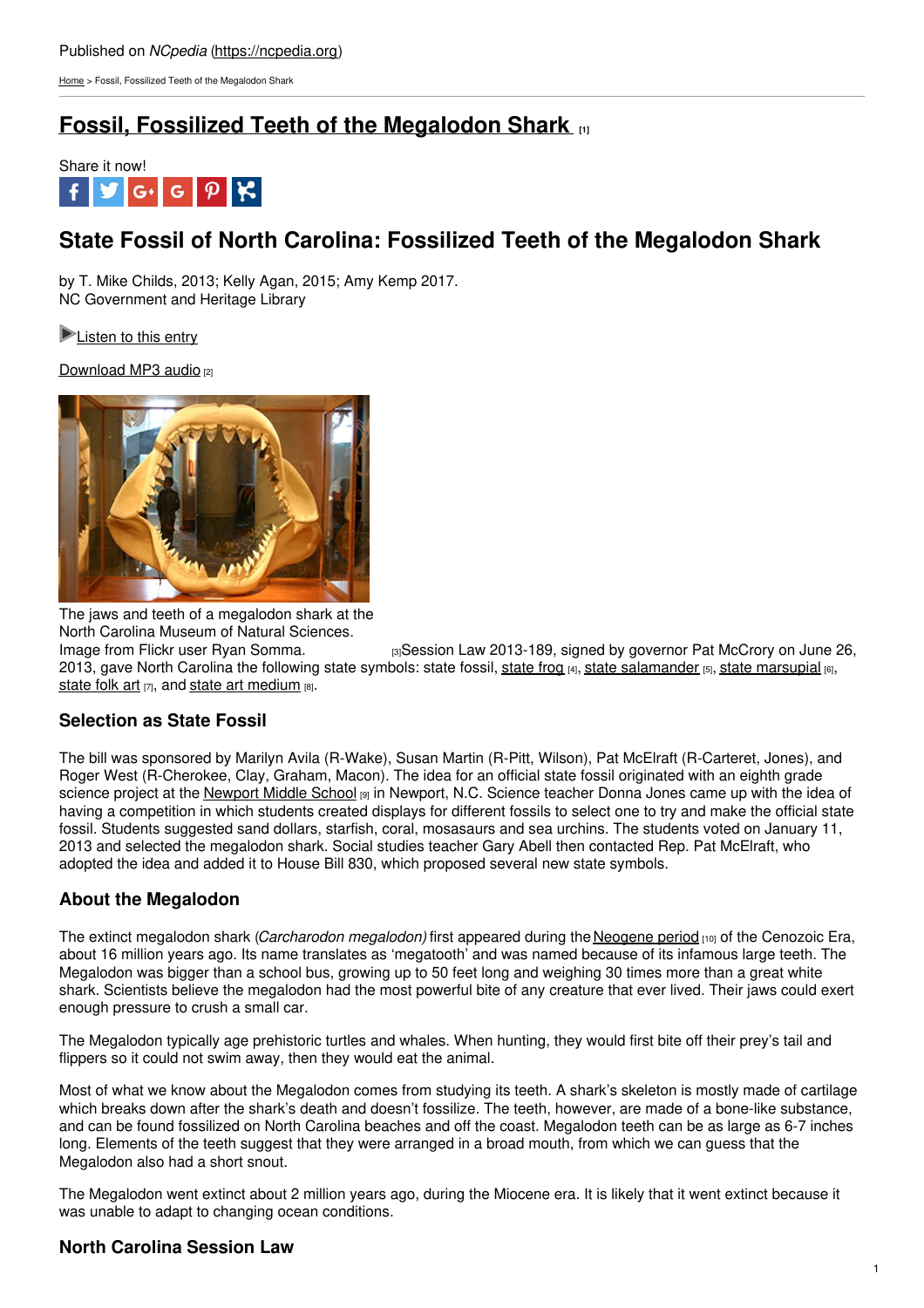Excerpt from Session Law 2013-189, House Bill 830:

Whereas, the megalodon shark is an extinct shark species that lived over 1.5 million years ago; and Whereas, the megalodon shark may have reached over 40 feet in length and weighed up to 100 tons; and Whereas, the megalodon shark had serrated, heart-shaped teeth that may have grown to over seven inches in length; and

Whereas, fossilized teeth of the megalodon shark have been found in North Carolina and throughout the world...

#### § 145-41. State fossil.

The fossilized teeth of the megalodon shark is adopted as the official fossil of the State of North Carolina.

#### **Audio:**

#### [Show](https://ncpedia.org/fossil-fossilized-teeth-megalodon?page=5#tab3) help **Download File**

#### **Additional Resources:**

Burke, Cheryl. "Newport students' project leads to naming of state fossil."*Carteret County News-Times*. June 29, 2013. [https://www.carolinacoastonline.com/news\\_times/news/article\\_4aaf2874-e0f9-11e2-94be-0019bb2963f4.html](https://www.carolinacoastonline.com/news_times/news/article_4aaf2874-e0f9-11e2-94be-0019bb2963f4.html) [11] (accessed July 8, 2013).

Leslie, Laura. "Six new state symbols pass House."WRAL.com. May 6, [2013.https://www.wral.com/six-new-state](https://www.wral.com/six-new-state-symbols-pass-house/12417604/)symbols-pass-house/12417604/ [12] (accessed July 8, 2013).

DeSantis, Larisa R. G. *Educators' Guide for Megalodon Largest Shark That Ever Lived*. Gainesville, Fla.: Florida Museum of Natural History. 2007. [https://www.mdwfp.com/media\\_legacy/media/134989/megalodon\\_facts.pdf](https://www.mdwfp.com/media_legacy/media/134989/megalodon_facts.pdf) [13] (accessed July 8, 2013).

"Megalodon - Episode 1." *Prehistoric Predators*. National Geographic Channel. http://natgeotv.com/ca/prehistoric[predators/videos/prehistoric-predators-megalodon](https://www.natgeotv.com/ca/prehistoric-predators/videos/prehistoric-predators-megalodon) [14](accessed July 8, 2013).

Associated Press. "Museum snares huge shark teeth found by amateur fossil hunter."*Herald-Sun* (Spartanburg, S. C.), July 4, 1996. [https://news.google.com/newspapers?nid=1876&dat=19960704&id=T-weAAAAIBAJ...](https://news.google.com/newspapers?nid=1876&dat=19960704&id=T-weAAAAIBAJ&sjid=ds8EAAAAIBAJ&pg=6692,665327&hl=en) [15] (accessed May 26, 2016).

Than, Ker. "The Real Megalodon: Prehistoric Shark Behind Doc Uproar." National Geographic. August 7, 2013. Accessed July 06, 2017. [https://www.nationalgeographic.com/animals/article/130807-discovery-megalodon-shark-week-great-white](https://www.nationalgeographic.com/animals/article/130807-discovery-megalodon-shark-week-great-white-sharks-animals)sharks-animals [16]**.**

### **Image Credits:**

Somma, Ryan. "Ancestral Great White Shark Teeth." Photograph. January 1, 1980 [sic].*Flickr*. <https://www.flickr.com/photos/14405058@N08/2289004690/> [3] (accessed July 8, 2013).

*Megalodon: Largest Shark That Ever Lived*. 0:15. YouTube video, posted by ncnaturalsciences, March 1, 2010. <https://www.youtube.com/watch?v=5cQj-JtnDZI> [17] (accessed July 8, 2013).

**Subjects:** [Audio](https://ncpedia.org/category/subjects/audio) [18] State [Symbols](https://ncpedia.org/category/subjects/state-symbol) [19] **Authors:** [Childs,](https://ncpedia.org/category/authors/childs-mike) T. Mike [20] [Kemp,](https://ncpedia.org/category/authors/kemp-amy) Amy [21] **Origin - location:** [Carteret](https://ncpedia.org/category/origin-location/coastal-15) County [22] **From:** [Government](https://ncpedia.org/category/entry-source/government) & Heritage Library, State Library of North Carolina.[23]

28 June 2013 | Childs, T. Mike; Kemp, Amy

**Source URL:** https://ncpedia.org/fossil-fossilized-teeth-megalodon?page=5

### **Links**

<sup>[1]</sup> https://ncpedia.org/fossil-fossilized-teeth-megalodon

<sup>[2]</sup> https://drive.google.com/file/d/0B\_x0CcarngwueDlvakF4a1VwTDQ/edit?usp=sharing

<sup>[3]</sup> https://www.flickr.com/photos/14405058@N08/2289004690/

<sup>[4]</sup> https://ncpedia.org/frog-pine-barren-treefrog

<sup>[5]</sup> https://ncpedia.org/symbols/salamander

<sup>[6]</sup> https://ncpedia.org/marsupial-virginia-opossom

<sup>[7]</sup> https://ncpedia.org/symbols/folk-art

<sup>[8]</sup> https://ncpedia.org/symbols/art-medium

<sup>[9]</sup> https://nms.carteretcountyschools.org/